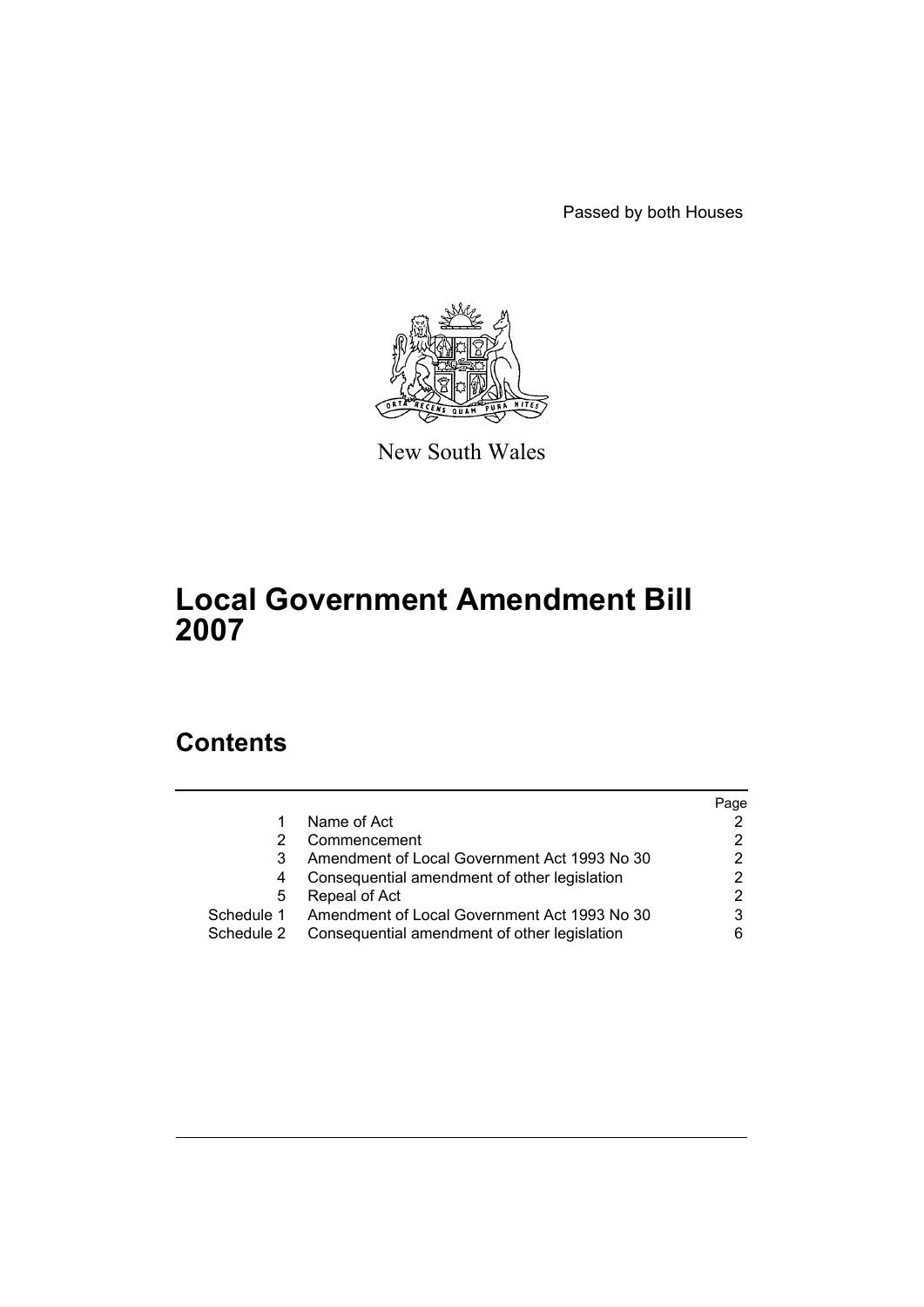*I certify that this public bill, which originated in the Legislative Assembly, has finally passed the Legislative Council and the Legislative Assembly of New South Wales.*

> *Clerk of the Legislative Assembly. Legislative Assembly, Sydney, , 2007*



New South Wales

# **Local Government Amendment Bill 2007**

Act No , 2007

An Act to amend the *Local Government Act 1993* to make further provision with respect to entering into public-private partnerships and the levying of annual charges; and for other purposes.

*I have examined this bill and find it to correspond in all respects with the bill as finally passed by both Houses.*

*Assistant Speaker of the Legislative Assembly.*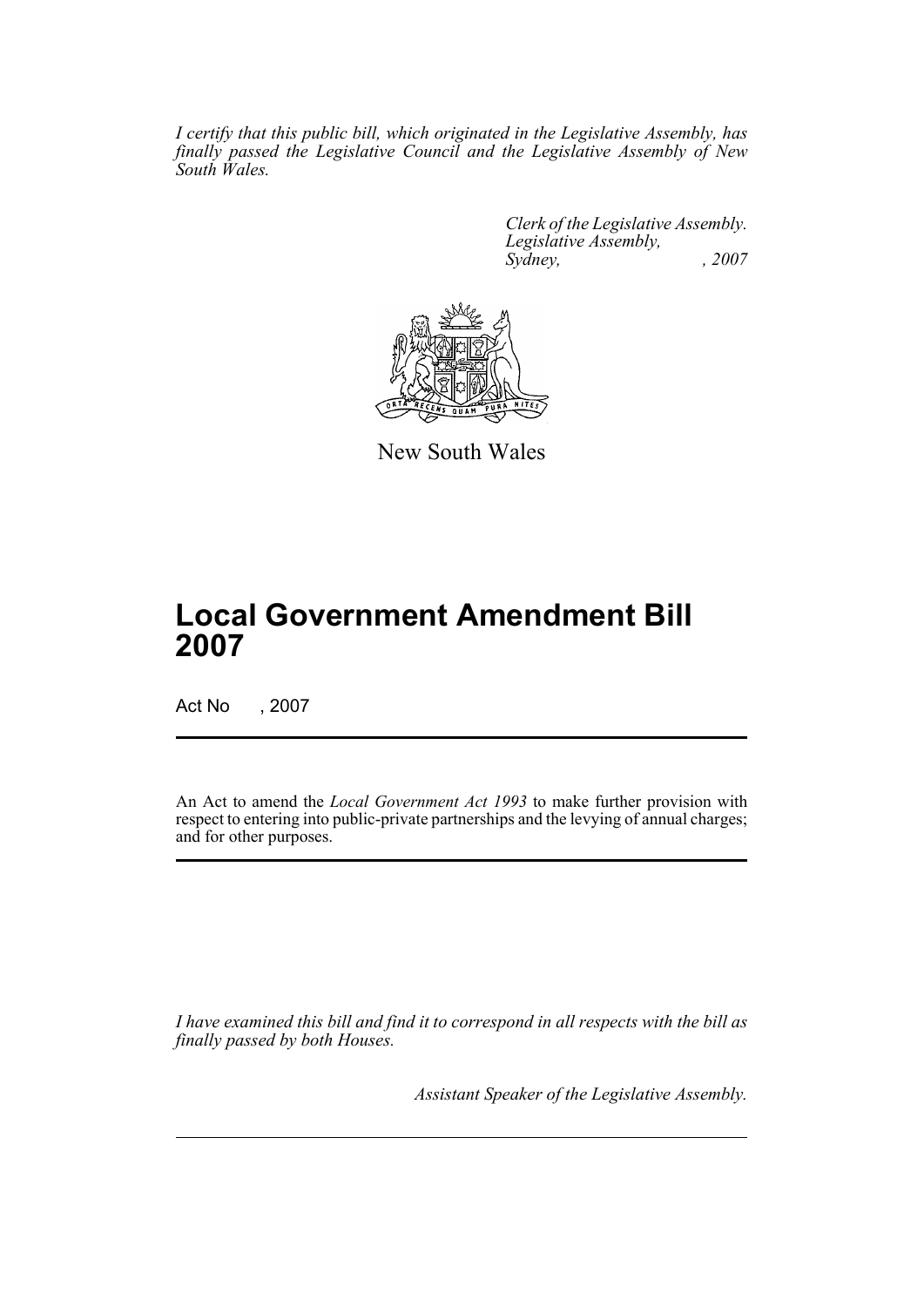### <span id="page-2-0"></span>**The Legislature of New South Wales enacts:**

## **1 Name of Act**

This Act is the *Local Government Amendment Act 2007*.

#### <span id="page-2-1"></span>**2 Commencement**

This Act commences on a day or days to be appointed by proclamation.

### <span id="page-2-2"></span>**3 Amendment of Local Government Act 1993 No 30**

The *Local Government Act 1993* is amended as set out in Schedule 1.

## <span id="page-2-3"></span>**4 Consequential amendment of other legislation**

The Acts and regulation specified in Schedule 2 are amended as set out in that Schedule.

#### <span id="page-2-4"></span>**5 Repeal of Act**

- (1) This Act is repealed on the day following the day on which all of the provisions of this Act have commenced.
- (2) The repeal of this Act does not, because of the operation of section 30 of the *Interpretation Act 1987*, affect any amendment made by this Act.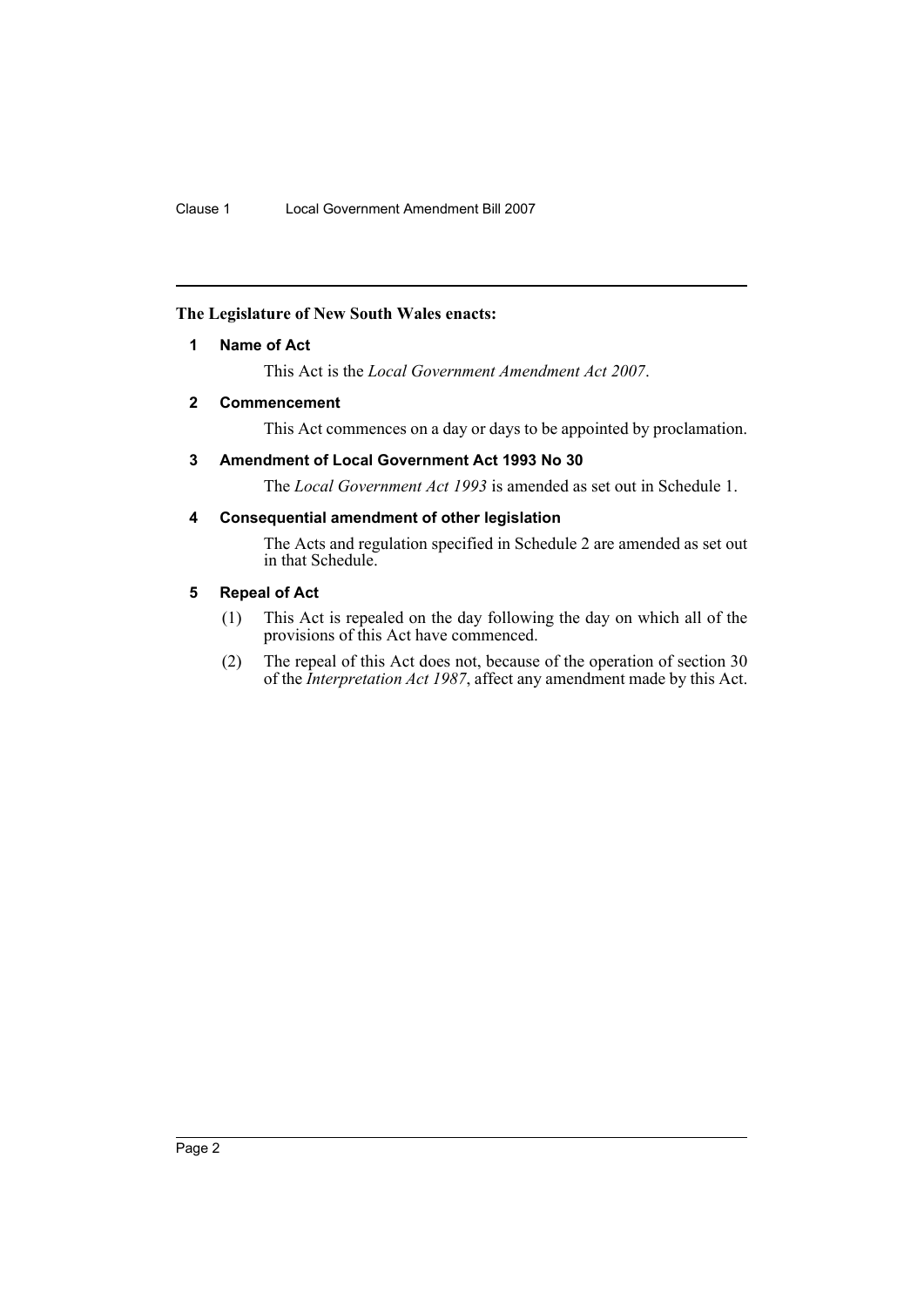Amendment of Local Government Act 1993 No 30 Schedule 1

# <span id="page-3-0"></span>**Schedule 1 Amendment of Local Government Act 1993 No 30**

(Section 3)

#### **[1] Section 55 What are the requirements for tendering?**

Insert before the last dot point in section 55 (3):

- a contract to enter into a public-private partnership
- if a council has entered into a public-private partnership a contract entered into by the council for the purposes of carrying out a project under the public-private partnership (but only to the extent that the contract is part of the project that has been assessed or reviewed under Part 6 of Chapter 12)

#### **[2] Section 55 (5)–(7)**

Omit the subsections.

#### **[3] Section 55A**

Insert after section 55:

#### **55A Extended operation of section 55 to council-related entities**

- (1) A council must comply with the requirements of section 55 (including any regulations made under that section) even though the contract to which that section applies involves something being done to or by an entity that the council has formed or participated in forming.
- (2) However, if the entity concerned is formed under a public-private partnership, subsection (1) has effect only to the extent that the contract is not part of a project that has been assessed or reviewed in accordance with Part 6 of Chapter 12.
- (3) In this section:

*entity* means any partnership, trust, corporation, joint venture, syndicate or other body (whether or not incorporated), but does not include any such entity that is of a class prescribed by the regulations as not being within this definition.

#### **[4] Section 400B Definitions**

Omit section 400B (1). Insert instead:

(1) For the purposes of this Act, a *public-private partnership* means an arrangement: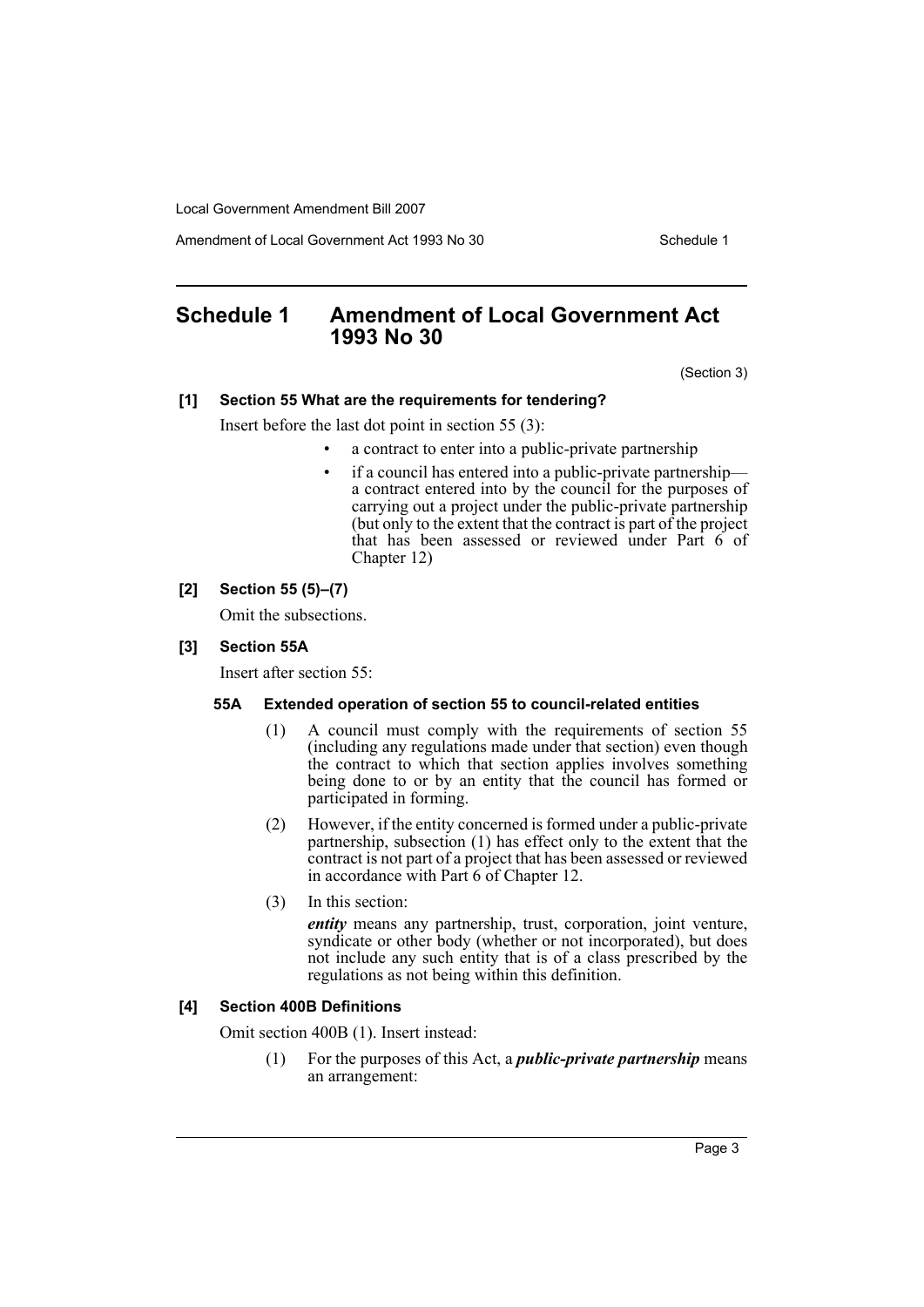Schedule 1 Amendment of Local Government Act 1993 No 30

- (a) between a council and a private person to provide public infrastructure or facilities (being infrastructure or facilities in respect of which the council has an interest, liability or responsibility under the arrangement), and
- (b) in which the public infrastructure or facilities are provided in part or in whole through private sector financing, ownership or control,

but does not include any such arrangement if it is of a class that has been excluded from the operation of this Part by the regulations.

(1A) For the purposes of subsection (1), the provision of public infrastructure or facilities includes the delivery of services during the carrying out of any project under the public-private partnership.

#### **[5] Section 495A**

Insert after section 495:

#### **495A Strata lots and company titles taken to be separate parcels of land for annual charges**

For the purposes of making or levying an annual charge under section 496, 496A or 501:

- (a) each lot in a strata plan that is registered under the *Strata Schemes (Freehold Development) Act 1973* or the *Strata Schemes (Leasehold Development) Act 1986*, and
- (b) each dwelling or portion of the kind referred to in section 547 (1),

is taken to be a separate parcel of rateable land.

#### **[6] Schedule 8 Savings, transitional and other provisions consequent on the enactment of other Acts**

Insert at the end of clause 1 (1):

*Local Government Amendment Act 2007*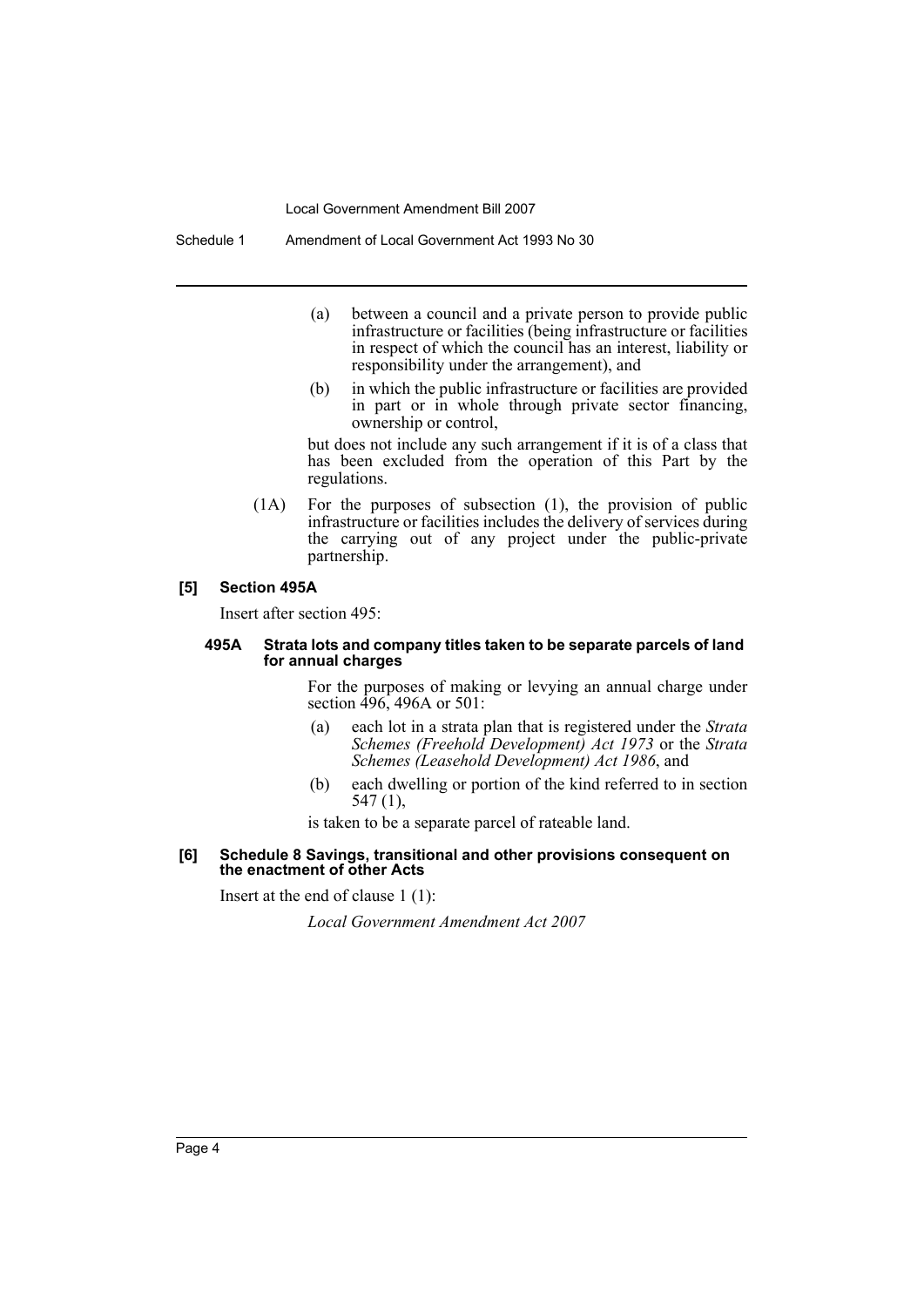Amendment of Local Government Act 1993 No 30 Schedule 1

## **[7] Schedule 8, Part 28**

Insert after Part 27:

# **Part 28 Provisions consequent on enactment of Local Government Amendment Act 2007**

#### **88 Definition**

#### In this Part:

*amending Act* means the *Local Government Amendment Act 2007*.

#### **89 Validation provision**

Anything done or omitted to be done by a council that would have been validly done or omitted to be done had section 495A, as inserted by the amending Act, been in force when the thing was done or omitted to be done is validated.

#### **90 Existing public-private partnerships**

The substitution of the definition of *public-private partnership* in section 400B (1) by the amending Act does not affect the operation of a public-private partnership entered into before the commencement of that substitution.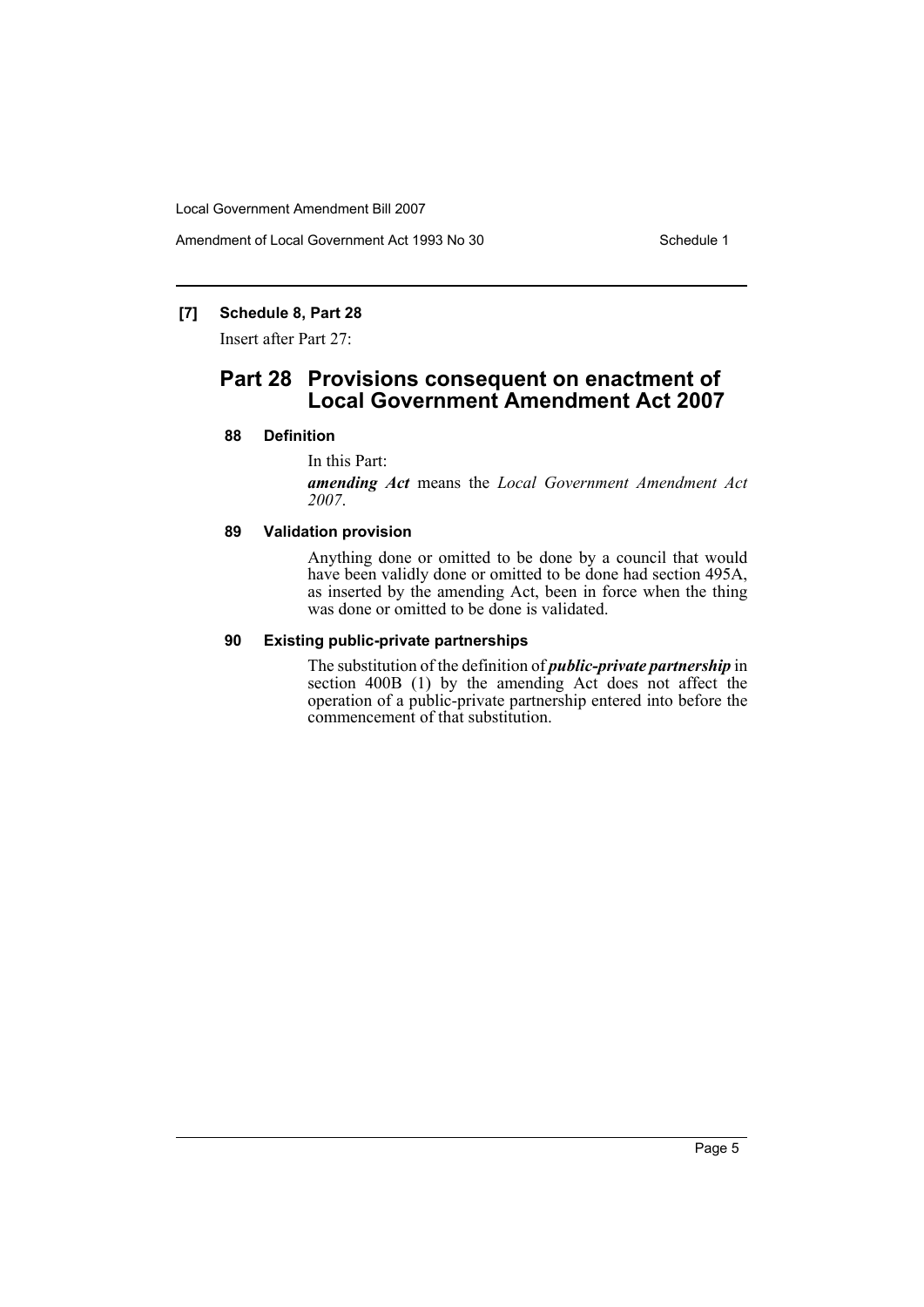Schedule 2 Consequential amendment of other legislation

# <span id="page-6-0"></span>**Schedule 2 Consequential amendment of other legislation**

(Section 4)

## **2.1 Local Government (General) Regulation 2005**

#### **Clause 408 Arrangements excluded from provisions relating to public-private partnerships**

Omit clause 408 (1). Insert instead:

- (1) For the purposes of section 400B (1) of the Act, the following arrangements are excluded from the operation of Part 6 of Chapter 12 of the Act:
	- (a) any contract between a council and a private person that would, but for a resolution by the council to enter into a public-private partnership, be subject to the tendering requirements under section 55 of the Act,
	- (b) any arrangement arising out of the operation of Division 6 of Part 4 of the *Environmental Planning and Assessment Act 1979*,
	- (c) any arrangement arising out of the imposition by a council of a requirement under section 306 of the *Water Management Act 2000* (as applying to the council by virtue of section 64 of the Act).

# **2.2 Strata Schemes (Freehold Development) Act 1973 No 68**

#### **Section 93 Charges for services**

Insert "(other than stormwater management services within the meaning of the *Local Government Act 1993*)" after "effluent services".